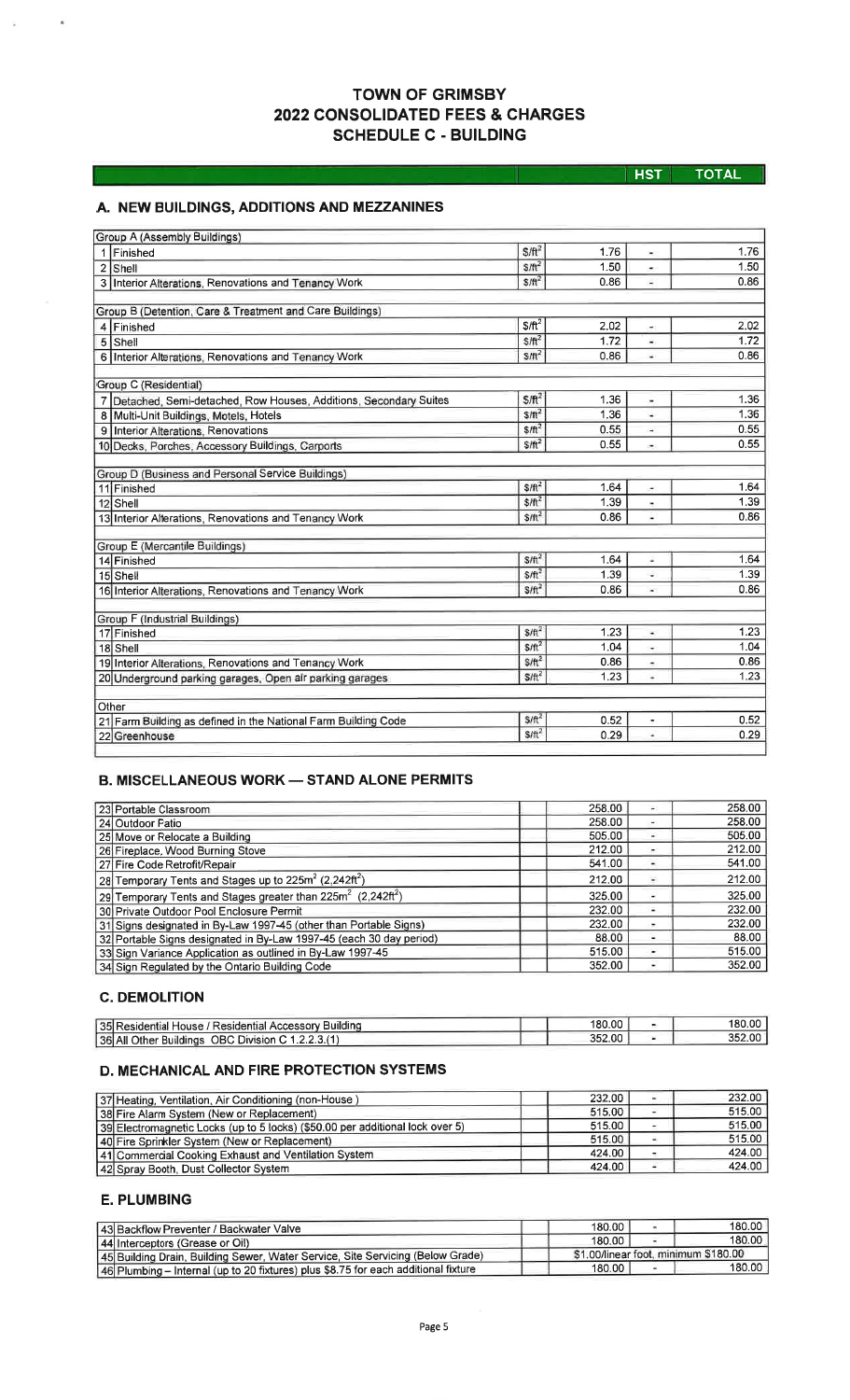#### F. DESIGNATED STRUCTURES

| 47 Public Pool/Spa                    | 541.00 | 541.00 |
|---------------------------------------|--------|--------|
| 48 Retaining Wall                     | 352.00 | 352.00 |
| 149 Solar Collector - Residential     | 180.00 | 180.00 |
| 150 Solar Collector - Non-Residential | 352.00 | 352.00 |

#### G. OTHER CONSTRUCTION

| Balcony guard replacements, balcony repairs, canopies, parking garage repairs or   | \$17.15 for each \$1,000 of construction |
|------------------------------------------------------------------------------------|------------------------------------------|
| $^{\prime}$ lother repairs and other construction not set out in items A through F | value                                    |

#### H. ADMINISTRATION: MISCELLANEOUS

| 52 Deferral of Revocation fee                            | 125.00 | 125.00 |
|----------------------------------------------------------|--------|--------|
| 53 Dormant Building Permit/Extension                     | 125.00 | 125.00 |
| 154 Transfer of Permit Application or Building<br>Permit | 125.00 | 125.00 |

#### I. AGREEMENTS

| ____<br>55 Limiting<br>the control of the control of the control of<br>Distance Agreement | 500.00 |  |
|-------------------------------------------------------------------------------------------|--------|--|
|                                                                                           |        |  |

#### J. ALTERNATIVE SOLUTIONS

| Buildina<br>  56  AII B<br><sup>1</sup> Buildings/systems under Part 9 of the L | 750.00 | 750.00  |
|---------------------------------------------------------------------------------|--------|---------|
| 57 AII<br>* Buildings/systems<br>., other                                       | 000.00 | .000.00 |

#### K, COMPLIANCE LETTERS

| 58 AGCO Agency Letter - Active Building Permit         | 125.00 | 125.00              |
|--------------------------------------------------------|--------|---------------------|
| 59 AGCO Agency Letter - No Active Building Permit      | 150.00 | 150.00 <sub>1</sub> |
| 60 Building Permit Compliance Letter - Property Report | 250.00 | 250.00              |

#### L. OCCUPANCY PERMITS

| 61 Detached, Semi-detached, Row Houses, Secondary Suite                     | 101.00 | 101.00 |
|-----------------------------------------------------------------------------|--------|--------|
| 62 Multi-Unit Residential Buildings (base building)                         | 225.00 | 225.00 |
| 63 Multi-Unit Residential Buildings (additional fee per suite)              | 50.00  | 50.00  |
| 64 New Buildings other than Residential (per suite in multi-unit buildings) | 225.00 | 225.00 |

### M. CONDITIONAL BUILDING PERMITS

| 65 New House                                             | 300.00                 |  | 300.00 |
|----------------------------------------------------------|------------------------|--|--------|
| <b>66 All other Buildings</b>                            | 25% of full permit fee |  |        |
| 67 An Amendment to Conditional Building Permit Agreement | 100.00                 |  | 100.00 |

#### N.INSPECTION FEES

| 68 Re-Inspection Fee - Active Building Pemrit     | 80.00  | 80.00  |
|---------------------------------------------------|--------|--------|
| 69 Special Inspection - No Active Building Permit | 150.00 | 150.00 |

### O. REVISION TO A REVIEWED PERMIT DRAWING

| 70 Maior Revision up to 3 hours review time          | 250.00 |                   | 250.00 |  |
|------------------------------------------------------|--------|-------------------|--------|--|
| 71 Maior Revision for each hour after 3 hours review |        | \$125.00 per hour |        |  |
| 72 Minor Revision                                    | 50.00  |                   | 50.00  |  |

### P. ZONING VERIFICATION (PERMIT REVIEW)

| 73 Zoning Verification (Pools, Signs, Decks, Accessory Buildings)                                       | 50.00 | 50.00 |
|---------------------------------------------------------------------------------------------------------|-------|-------|
| 74 Zoning Verification (Detached, Semi-detached, Row Houses, Additions, Secondary Suites, Tenancy Work) | 75.00 | 75.00 |

#### $1<sub>x</sub>$ Rule for Determining Permit Fees<br>1.1. The minimum fee for a permit

<sup>1</sup>.1 . The minimum fee for a permit shall be \$180.00, unless otherwise stated in this Bylaw.

1.2. Fees for a required permit are set out in this Schedule and are due and payable upon submission of an application for a permit.

1.3. For new buildings, additions and alterations, the fees for occupancy, plumbing, below grade piping, sprinkler and fire alarmsystems, finished basement areas in a house and any balconies, decks, patio and porch structures are in addition to the applicable

1.4. For the purpose of this Schedule the occupancy classification and floor area shall be determined on the following basis: (a) The occupancy classification shall be established in accordance with the occupancy definitions of the Ontario Building Code. For multiple occupancy floor areas, the permit fees for each of the applicable occupancy categories may be used, except where an occupancy category is less than 10% of the floor area.

(b) The floor area calculation is the sum of the areas of all floors including finished basement areas, balconies, lofts, mezzanines, habitable attic spaces, mechanical penthouses and shall be measured to the outer face of the exterior walls and to the centre lineof party walls, firewalls or demising walls.

(c) For interior finishes, alterations or renovations, the area of proposed work is the actual space receiving the work, e.g. tenant suite and measurements are taken to the inner face of walls.

(d) Except for interconnected floor spaces, no deductions shall be made for openings within the floor area, i.e. stairs, elevators,